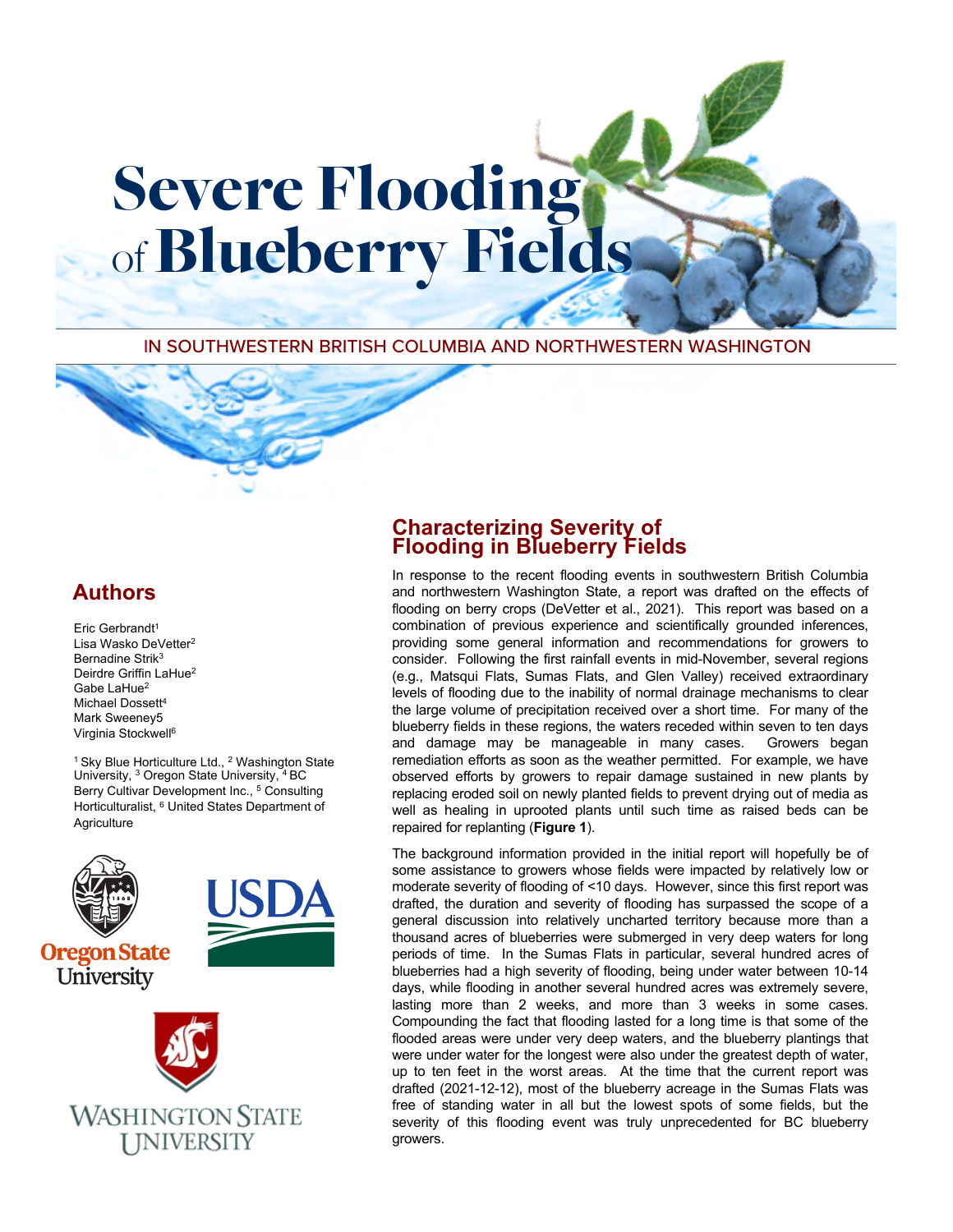

Figure 1. Remedial actions to repair new plantings following moderately severe flooding in British Columbia. **A** Top of plant exposed due to erosion, **B**. Soil mounded to re-cover exposed roots, C. Uprooted plants healed in with sawdust until planting beds can be repaired, and D. A severely damaged root ball caused by flowing water after uprooting.

## **Progression of Flooding in the Sumas Flats**

The first rainfall event in mid-November resulted in flooding that was initially worse on the west side of the Sumas canal near the Whatcom area. During the subsequent three "atmospheric rivers", when the Nooksack river overflowed and the Sumas dike failed at two locations, more severe and sustained flooding was experienced to the east of the Sumas canal. Failure of the dike was partially due to the height of the Fraser River, which made it impossible for the floodgates at the Barrowtown pump station to quickly evacuate water from the Sumas. Removal of water from the Sumas Flats into the Fraser River, therefore, relied on the Barrowtown pumps that are capable of pumping water at a very fast rate of 500,000 gallons per minute, which is still several times slower than via the floodgates.

Consequently, flooding of blueberry fields in the Sumas Flats east of the Sumas canal became severe on November 16th and peaked within a few days with up to 10 feet of water in the bottom of the bowl of the old Sumas Lake, which was originally drained during the 1920's to create fertile farmland (Figure 2). With rapid repairs to the dike and removal of water from the Sumas Flats by the Barrowtown pump station, fields around the perimeter of the old lake bottom began to be cleared of standing water in the last couple days of November, but the severely flooded acreage was not cleared for another week (Figure 3). Due to the duration of time required to clear the region of water, a gradient in the severity of flooding ranges from high  $($ >10 days) to extreme  $($ >14 days). Of note, there are a few isolated fields that remain under water at the time of this report, having now been flooded for a full four weeks.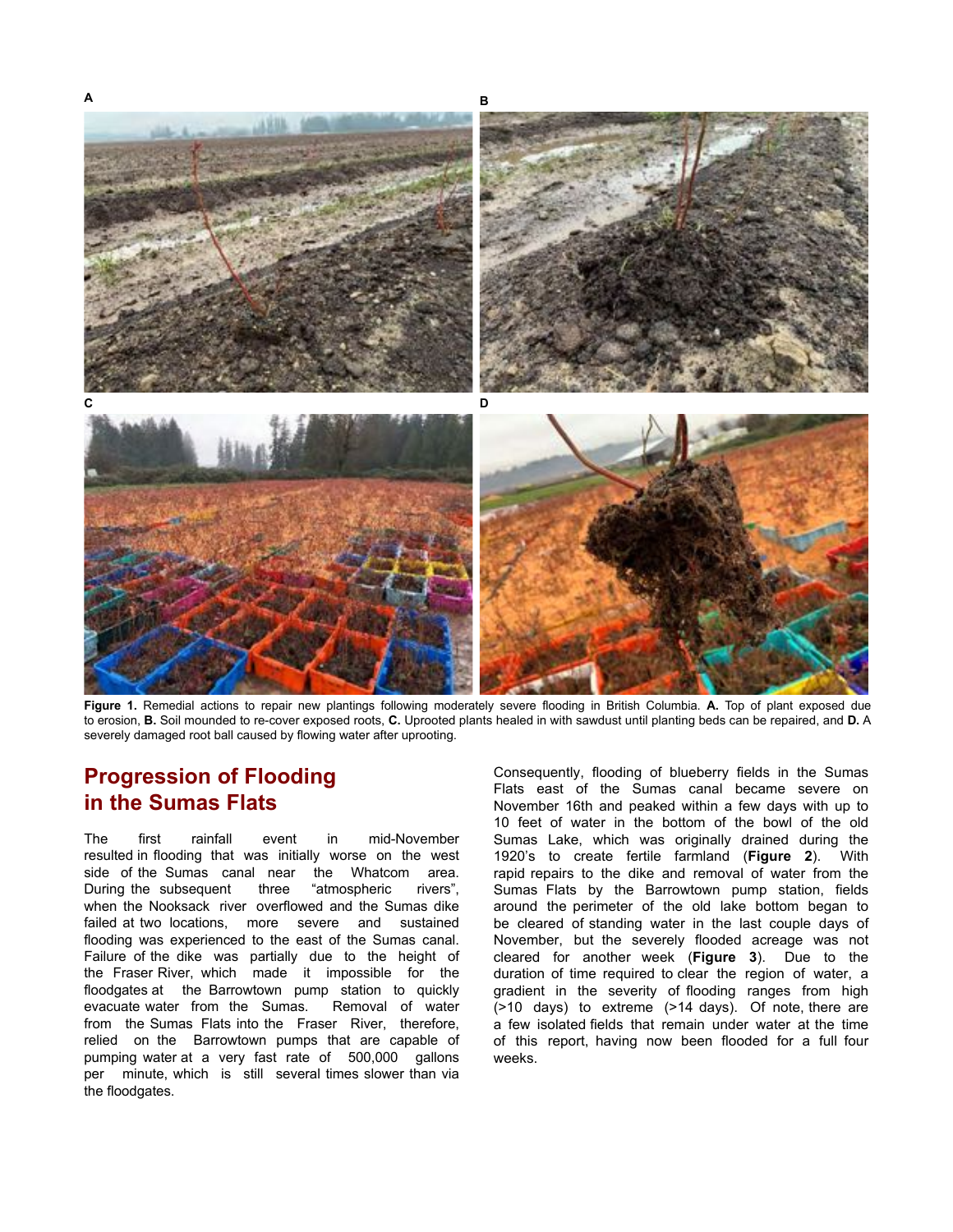

Figure 2. Aerial photo of completely submerged mature blueberry plantings in the Sumas Flats.

### **Potential Impact of Severe Flooding on Soils and Roots**

The rate of gas diffusion to roots is severely reduced during flooding events, and the concentration of oxygen is lower at greater depths of water. Plant cells require oxygen supply to perform normal metabolic processes such as cellular respiration, which generates the energy required to maintain cellular life and tissue functionality. Metabolic rates are highest under peak active growth, but respiration continues at a slower rate even under dormant conditions. Apart from the direct impact of flooding on plant cells caused by oxygen starvation is the effect on microbial action in the soil under low/no oxygen conditions. Though rates of these reactions are much slower in the fall and winter there is still some activity of soil microbes, which typically decompose plant material and transform some nutrients to plant-available forms. In low-oxygen (anaerobic) conditions, microbes that use oxygen for respiration will go dormant or switch to using another molecule like nitrate  $(NO<sub>3</sub>)$ , increasing gaseous N losses (though soil available N is likely to already be low at this time of the year). As nitrate is depleted, microbes rely on a sequence of other elements, including manganese, iron, and sulfur. Thus, anaerobic conditions can cause increased loss consumption of plant-available N and changes to chemical forms of some other micronutrients. However, long-term impacts on soil nutrient availability, beyond those that typically occur each winter, are not likely.









Figure 3. Aerial photos of flooding in the Sumas Flats. A and B. Completely submerged mature plantings experiencing extreme severity flooding conditions, C and D. Partially submerged mature blueberry plantings experiencing high severity flooding conditions.

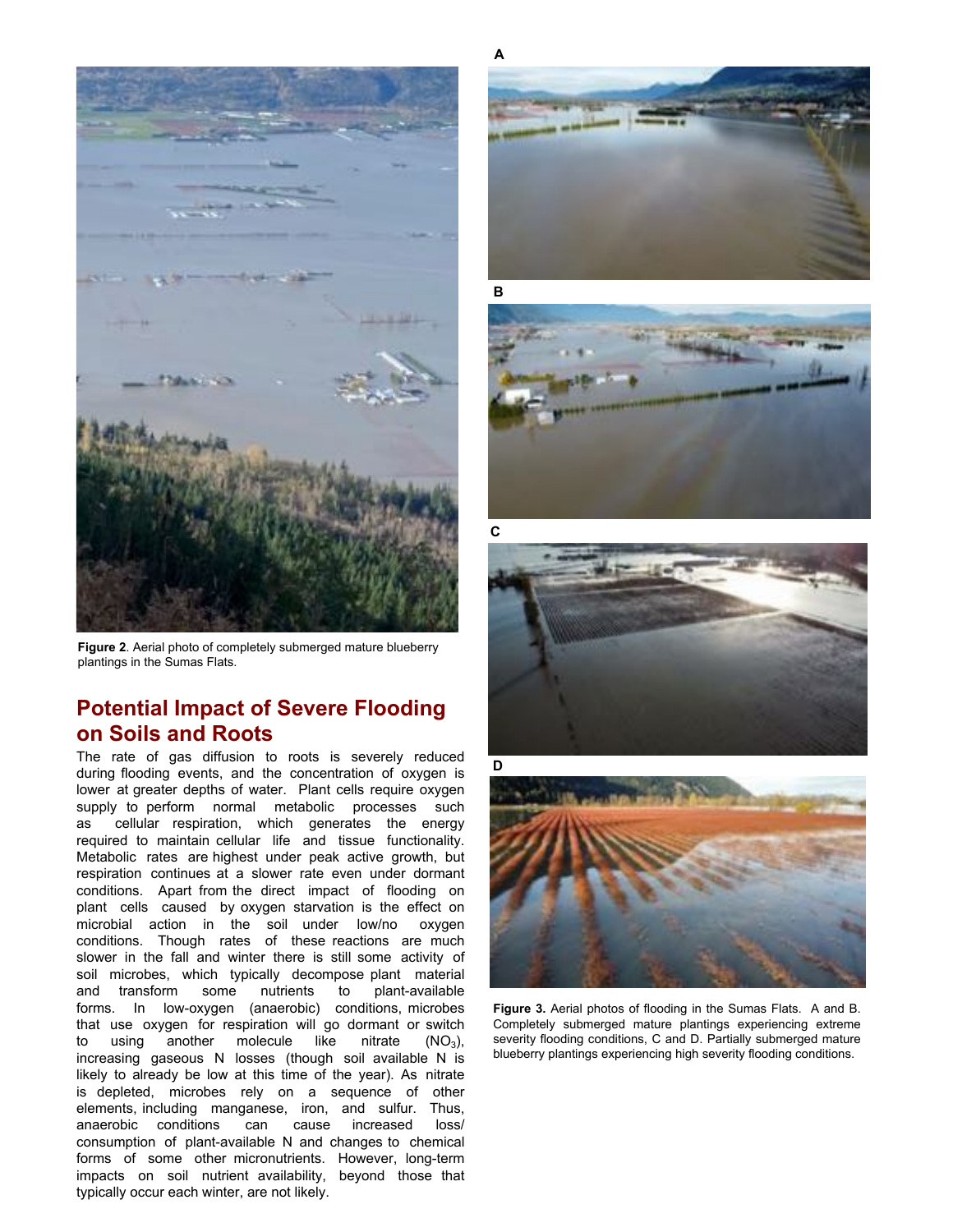Regarding the state of blueberry plants at the time of flooding, please note that dormancy is a separate process from cold hardiness. The type of dormancy we are concerned with at this time of the year is called "endodormancy". Endodormancy is governed by internal biochemical mechanisms that control the degree to which buds will resist active growth under warm conditions  $-$  this is not the same thing as cold hardiness or tolerance to some other abiotic stress. In woody perennials, peak endodormancy coincides with the end of leaf drop, which occurs in November for most blueberry cultivars in our region. At the time of the flooding, cultivars such as 'Duke' were nearing the stage of leaf drop that would confer peak endodormancy when root growth would be at a low level. This is despite the relatively warm weather that accompanied the weather systems that caused the flooding. On the other hand, while cold hardiness is increasing at the time of leaf drop, it continues to increase well into the winter months, peaking between mid-December and mid-January. It is important to distinguish between these two parallel but separate processes.

As discussed in the previous report, short-term flooding can be tolerated by crops such as blueberry, especially during dormancy. This is due to metabolic acclimation to low oxygen availability wherein plants shift their biochemistry to produce energy through alternative pathways, but this is only a short-term solution for plant energy needs. On this basis, the previous report indicated that the severity of impact on plants will vary based on the age of the planting, duration of flooding, and degree of uprooting and/or root exposure due to erosion. Now that the water has receded, we have been able to make direct field observations, and we can add to this list, the original health and vigour of the plants (i.e., pre-existing challenges to the root system) and the depth of the water under which the plants were submerged. In the Sumas Flats, the depth of the flood waters tended to correlate with the duration of flooding due to the topography of the old lake bottom. Moreover, in the Sumas Flats, movement of water causing uprooting and/or exposing roots was apparently much less of a concern in this severely impacted region compared with the effects of sediment deposition on top of the beds as well as the impact of very deep water on soil structure and potentially on compaction. Also, some larger soil organisms (e.g., earthworms) were negatively impacted (**Figure** ) and may take time to repopulate the soil while other smaller soil organisms (e.g., fungi and bacteria) may repopulate the soil or come out of dormancy more quickly. However, reestablishment of a fully functioning soil microbial ecosystem will take time, and this may slow future improvement in soil structure.

The primary concern is that soil structure has been severely impacted and that this will result in a lasting challenge to the root systems of plantings that experienced the most severe flooding. As outlined in the previous report, flooding can have a negative impact on soil structure. Flooding breaks down large aggregates and silt or clay particles suspended in water an clog soil pores as the water recedes. This may reduce the mean pore size and pore connectivity in the soil,



Figure 4. Dead earthworms in a puddle after three weeks of soil inundation.

and this is important because it is in the pore spaces that roots grow and gases interact with the soil-water interface to support root growth and development. This means that the ability of the soil to receive oxygen from the air is reduced with loss of soil structure. Consequently, roots will have more limited access to oxygen after flooding than before flooding. Furthermore, the pressure created by the force of gravity on water will have had a compacting effect on the soil, but the extent to which this is the case for various soil textures in the affected area will require validation through direct measurement. At 10 feet of water, this equates to approximately 15 pounds per square inch (PSI) of additional pressure on the soil beneath.

5oot penetration during active growth is required for plants to access water and nutrient resources, and this will be further limited by compaction and reduced pore size. Even once these fields have drained to "field capacity", the roots will still suffer from relatively hypoxic (i.e., low oxygen) conditions and could continue to accrue cellular damage initiated under the anoxic (i.e., no oxygen) conditions experienced during the flooding event. In other words, the root systems in fields that had extremely severe flooding are likely still sustaining damage because of hypoxia due to loss of pore spaces even after they have drained. This is likely to be most severe in the heavier silt and clay loams found near the bottom of the old lake bottom where flooding was most extreme. With negative impacts on soil organisms (e.g., earthworms), as well as cool temperatures, there will be little improvement in soil structure and aeration in the coming months. Furthermore, while the layer of structureless silty clay sediment deposited by the flood waters will likely not have any large impact on the texture of these soils in general, water movement in the soil is controlled by the most limiting layer, and as such, it may impede air and water penetration to the native soil beneath.

It is possible that the sequential wetting/draining and freezing/ thawing cycles during the winter will return some degree of structure to compacted soils. During the season, use of interrow cover cropping, subsoiling, and organic amendments should be considered for their potential to remediate soil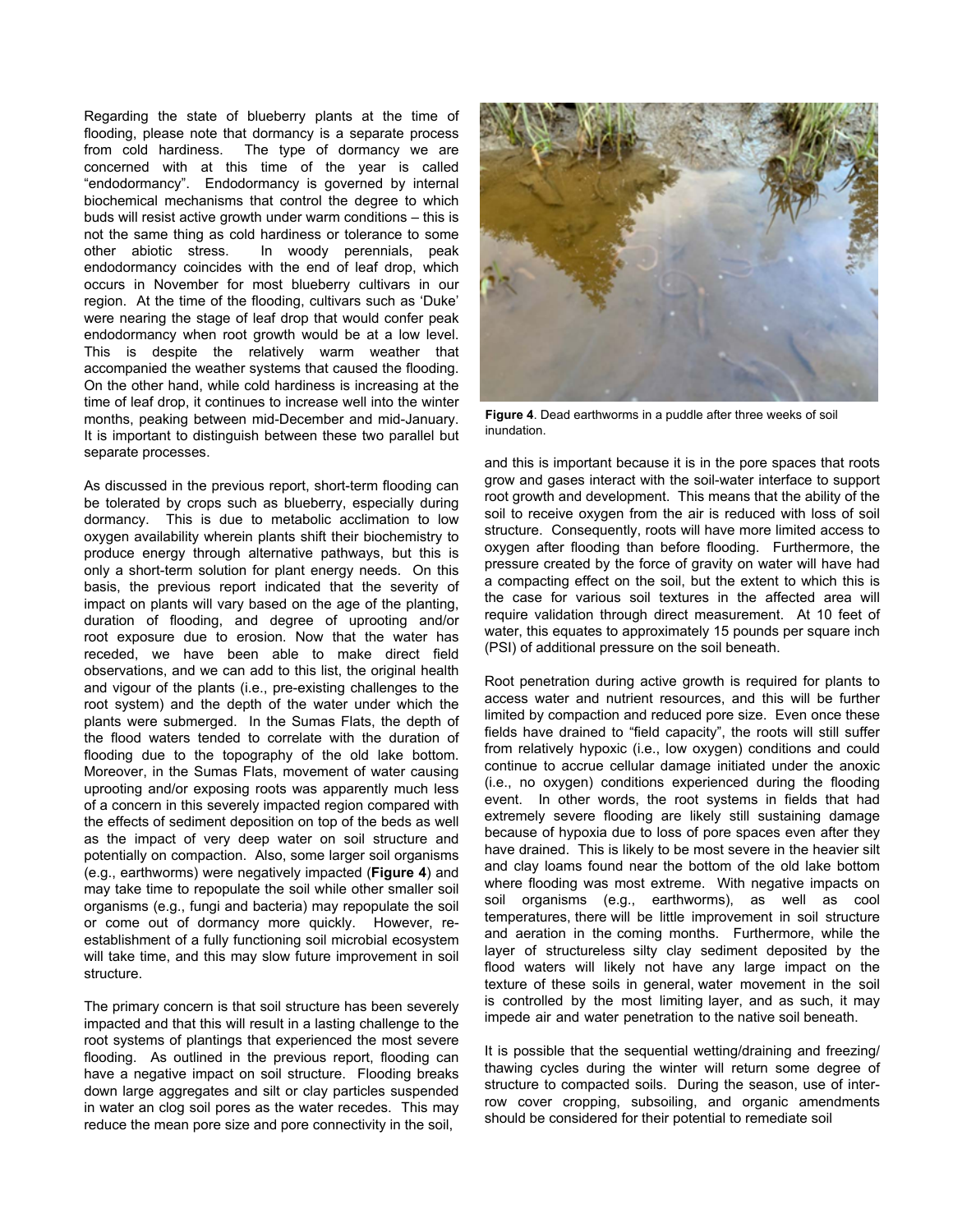

**Figure 5.** Shoot tissue necrosis in response to extremely severe flooding conditions in the Sumas Flats.

structure. Organic matter inputs can feed aerobic microbes that then turn part of this carbon into sticky substances that promote aggregation. Not all composts are appropriate for blueberries, and qualities such as liming potential and salt content should be considered (http://whatcom.wsu.edu/wam/apr15 s2.html). Additionally, field traffic and tillage should be avoided when the soil is too wet (i.e., above field capacity). It is also important to note that the time scale over which these practices are expected to alter soil structure or provide preferential flow pathways for water varies considerably, with subsoiling having a more immediate short-term impact, organic amendments having a slow and longer-term impact, and cover cropping likely in the middle.

### **Potential Impacts on Shoots, Diseases, and Field Cleanup**

From recent observations of blueberry fields in severely flooded areas, damage was not restricted to root systems, for which damage is difficult to assess. Extreme severity of flooding resulted in substantial damage to new, fruitbearing wood in numerous plantings. During the dormant season, new wood on blueberry plants normally has a vibrant red colour. In cases where plants were under water for a week in areas such as Glen Valley and Matsqui Flats, only a slight darkening of these red tissues was observed. In response to extreme flooding conditions in the Sumas Flats, shoots sustained abiotic cell damage (i.e., physical death due to anoxia) that caused tissues to become necrotic and black as if infected with Pseudomonas blight (**Figure**. These symptoms appear worse on lower branches in young plantings than in higher branches of mature plantings, but this is likely because the new wood on smaller plants was under water for much longer. In turn, this is because it took time for the flood waters to rise as well as recede, adding to the amount of time that lowerlying branches were under water on younger plants. The lower concentration of oxygen at greater depth of water may also have played a role in this greater amount of damage.

In the worst cases, the cambium beneath the outer layers of these young shoots also appears to be dead, and much of the floral buds on damaged tissues were brown throughout with dead vascular tissue connecting them to the branches (Figure 6). Fortunately, older wood near the base of mature plants did not appear to have sustained the same level of cambial or vascular damage. However, visual assessment of this damage is likely insufficient to determine whether these tissues will remain viable, or fully functional, when plants begin to regrow in the spring. Additional assessments and observations of plant growth will be required to make definitive statements about the full impact on plants in each field. Even in milder cases with only slight darkening of stems, these symptoms should be monitored over the coming months as necrotic processes may have been initiated and reduced vascular capacity may result in the spring. Increased susceptibility of damaged tissues to pathogens is an additional concern even for plants with symptoms that are currently mild.

In the case of both the shoot and root systems, abiotic causes of cell death are the current cause of plant damage *per se*. However, wounding of plant tissues is likely to result in a dramatic increase in biotic challenges (i.e., plant diseases) that will compound the abiotic damages sustained during the flooding event. The previous report mentioned the increased risk of Phytophthora root rot. In addition, the increased risk of Pseudomonas infection in above-ground plant parts should be considered for any damaged plant material that is not removed through pruning as physical damage results in wounds that act as entry points for this bacterial blight pathogen. Crown gall infection of above- and below-ground tissues is possible, and diseases that are normally considered secondary, or of minor concern, under normal circumstances may be greater risks given the magnitude of plant damage. Young plantings, in particular, are at high risk of damage from Pseudomonas infections, which can get into the crown and eventually kill the plant.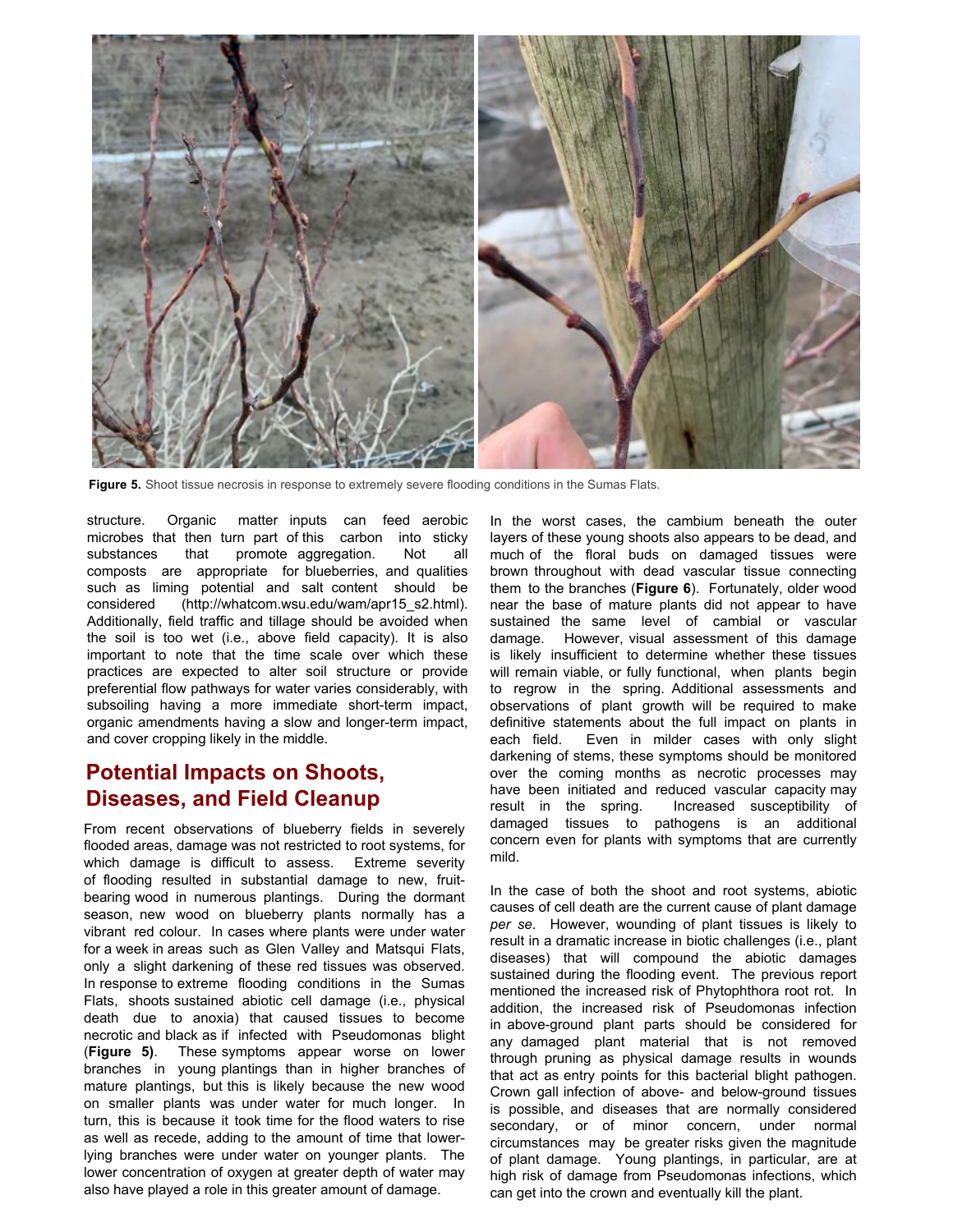

Figure 6. Shoot damage in response to extremely severe flooding conditions in the Sumas Flats. A. Dead floral buds (note vascular tissue on removed bud at third node), **B**. Dead vascular cambium on new shoot.

Below, we discuss management options, but the compounding effect of biotic challenges to plants that have already been weakened by abiotic stresses should provide growers with an additional reason to prune hard. Aside from the removal of crop load and stimulation of root regrowth mentioned in the previous report, removing damaged shoots through pruning will reduce the risk of severe disease infection.

Furthermore, the 2021 season was particularly stressful due to a relatively dry summer and the extraordinary "heat dome" event at the end of June. Hopefully, these conditions will not be repeated in 2022, as additional plant stress will present more challenges to field remediation.

#### **Comparison of Severe Pruning, Renovation, and Replanting**

Based on the range in severity of flooding experienced in different parts of the region, we recommend that future management match the degree of potential impacts on each blueberry planting on a field-by-field basis. In other words, the severity of flooding experienced in each planting, and the pre-existing features (i.e., age, health) of each planting, necessitate a nuanced approach. The details provided above, and in the previous report, are a starting point to inform these decisions.

The bottom line is that growers must decide whether to replace their severely damaged fields or to attempt to bring them back into productivity through remedial management practices such as severe pruning or complete renovation (i.e., "stumping"). Renovation includes pruning off the top growth by cutting canes back to a height of about 18 inches. Thin the canes to the best 6 to 10, preferentially keeping those on the outside to form a vase shape. In the year after renovation, whips will grow from the old cane wood, reestablishing a basic architecture. It will take several years for a planting to return to full productivity. However, whether renovation will be successful will depend upon the

degree to which the root system can regenerate, the ability to combat any secondary disease issues arising from the damage caused by flooding, and the resilience of the root system to compromised soil quality.

The bottom line is that growers must decide whether to replace their severely damaged fields or attempt to bring them back into productivity through remedial management practices such as severe pruning or complete renovation (i.e., "stumping"). Renovation includes pruning off the top growth by cutting canes back to a height of about 18 inches and thinning the canes to the best  $6$  to 10, preferentially keeping those on the outside to form a vase shape. In the year after renovation, whips will grow

The decision to prune very severely, keeping a reduced crop, to renovate/stump or to replant should be made based on the probability that a particular planting will be able to return to its former level of productivity. Replanting offers an opportunity to improve soil structure and drainage/porosity prior to transplanting, which is an important advantage. Also, some growers might want to take this opportunity to change some other things (e.g., cultivar) about their operation. The goal of commercial blueberry production is to maintain consistent, high yields of good quality fruit with the potential for fresh or processed markets. Therefore, the damage sustained by plantings that suffered high and extreme severity of flooding presents a precarious decision for growers. There is significant risk that some plantings will never be able to return to their former level of productivity because of direct abiotic damage to their roots, the potential for increased biotic challenges to both the roots and shoots, and damage to the soil structure. The latter also relates to sustained abiotic damage due to persistent hypoxic conditions and decreased nutrient availability after the flooding is over. In other words, loss of soil structure and organismal activity could have a sustained negative impact on already compromised root systems for years to come, and this could hinder plant recovery.

**\$ B**